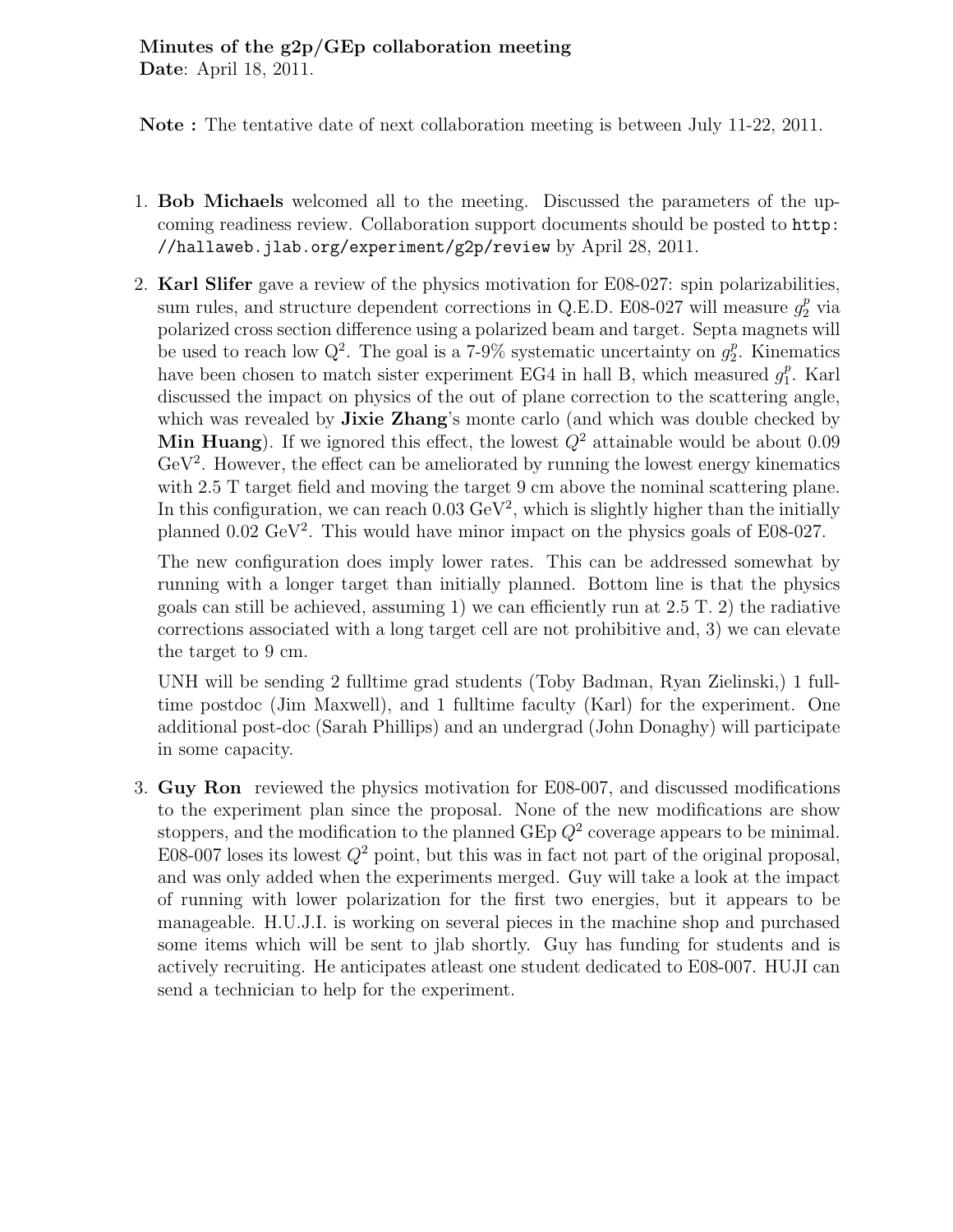- 4. J.P. Chen reviewed onsite preparations for g2p. He discussed the larger than expected modification to the scattering angle due to the target field. J.P. checked the effect for 20 degrees (GEp running) and predicts that the modification is 1/3 that for 90 degree field orientation. J.P. clarified that will not be able to run with an elevated target during 3.3 GeV, because the magnet would interfere with the straight-thru beam. About \$80K in user contributions have been made. This was the lower limit of our estimate to management, so its important to keep the contributions coming. J.P reviewed the available manpower : 7 phd students, 3 fulltime postdocs, 4 part-time postdocs, 5 active staff/faculty.
- 5. Butch Dillon-Townes reviewed beam transport for the experiments. Most of the new pieces are ready. The new movable stand for FZ2 is still being machined, but the support structure above this is on loan to us from Hall C. The AI magnet is put in series with FZ1, but not used directly for beam steering. The FZ1 magnet stand allows access to the far side of the beamline, for Ed and his crew.
- 6. Tim Michalski reviewed beamline progress. Regions 1 and 2 design is complete and material ordered. Region 3 design is complete, with final review in coming weeks. Calorimeter controller and SW upgrades are nearly complete. New electronics for the low current BPMs have been tested. New function generator for slow raster is being tested. Tim discussed the impact of the proposed changes to FZ2 and target position. Appears feasible.
- 7. Joyce Miller discussed the g2p design status. Uva is constructing the removable cartridges for the local dump and sieve slits. The cartridges will be about 15lbs of lead+tungsten. The target dewar and support electronics will not be located on the 'target' platform. Joyce discussed the manual cartridge removal system. Design is progressing nicely. The remaining items include 1) Camera/light mount, 2) Lead shield/top plate details, 3) cooling lines for low power dump 4) He bags 5) a means to elevate the target above the beamline. Currently working on the design issues related to the 9cm vertical shift in the target position.
- 8. Chris Keith reported progress on the target. Substantial repair, modification and refurbishment has been necessary to get the target ready. There will not be much room on the platform which will make target swaps and other work difficult. The new scattering chamber rotating vacuum seal works well and is leak-tight. It should be much more convenient and provide more reproducible orientations than the old method. Replacing the target 'donut' with a tee meant that a new (longer) frige and target insert were necessary. Most design is complete. Design for lifter is ongoing. Chris expects the new frige to be ready in June/July, and the new cryostat and target insert to be ready in May. The pumps have been refurbished/replaced and will be ready in June. All NMR components are available. Chris does not see any major problem with running at 2.5 T, although a microwave tube needs to be identified. He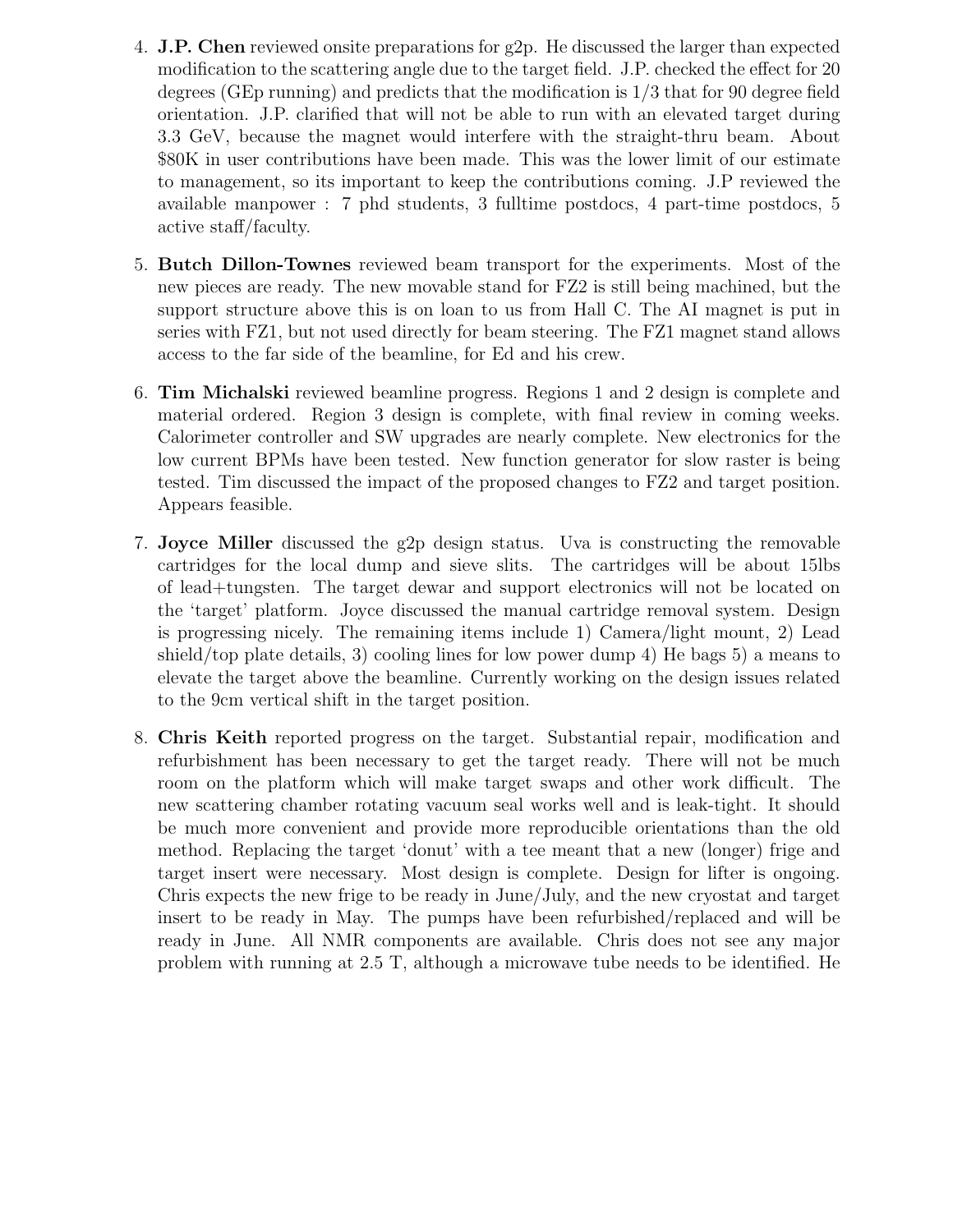estimates that it would take about a day to switch everything from 5.0 T to 2.5 T or vice versa.

The target magnet passed the room temperature leak test and cold shock. It was shipped from Oxford to JLab on April 15. There is some welding/cutting to be done upon arrival. Survey and alignment is scheduled during the week of April 25, subject to arrival of the magnet.

Josh remarks that the new insert will allow running with a shortened target cup, which can be pushed into the existing 3 cm cup, but towards the downstream end. The cells are made of Kel-F.

Chris identified major milestones for the target. In particular, he anticipates tests in the EEL in August, with installation in the Hall to follow on September 1. The final milestone is polarizing in the hall two weeks before the experiment starts in November.

9. Stasche reported on material irradiation. 3 bottles from the recent irradiation tested to about 95% polarization. Each bottle will fill about 1.25 target cups. Sane used 12 bottles (or 6 target stick swaps). Sane ran with 85 nA, and needed to swap out sticks every 3-4 days. It takes 2-3 days to freeze one bottle's worth. Two bottles can be irradiated per day. There is a three day irradiation planned for May or June. It costs 200/hour and will run 7 hours/day.

In summary, UVa expects to produce 9 bottles of usable material by the end of the summer. The combined  $g2p/GEp$  run will need about twice this. The available manpower is Stasche and Don. Collaboration assistance would be useful and appreciated.

10. Karl Slifer reported on rate estimates and how these fit into the existing beam allocation. He assumed that for 1.2 and 1.7 GeV we will run with 2.5 T field, and with the target elevated 9 cm above the nominal scattering plane. At 2.3 GeV the target would remain at 9 cm, but the field returned to 5 T. The remaining kinematics would place the target back in the nominal scattering plane and utilize a 5 T field.

Ryan Zielinski updated the rate code to include Jixie's latest prediction for the out of plane scattering angle correction.

Karl estimates that g2p and GEp need a combined 119 calendar days to reach the proposal goals. Kees pointed out that we are allocated  $87 \text{ days} + \text{commissioning}$ , which comprises the entirety of hall A running during the period between the 6 mo and 12 mo breaks. The deficit will be addressed by some combination of 1) cutting some physics 2) optimizing the overhead between  $g2p/\text{GEp}$  3) compromising some statistical precision. He showed a table of estimated overhead items and solicited feedback from the collaboration to provide more accurate values of each item. Karl and Guy (and Doug?) will work together to turn this into a more realistic estimate and then a detailed runplan.

11. Alexandre Camsonne reported progress on low current BCM/BPM tests and work on tungstun calorimeter. BCM tests are planned in the hall while BPM test are done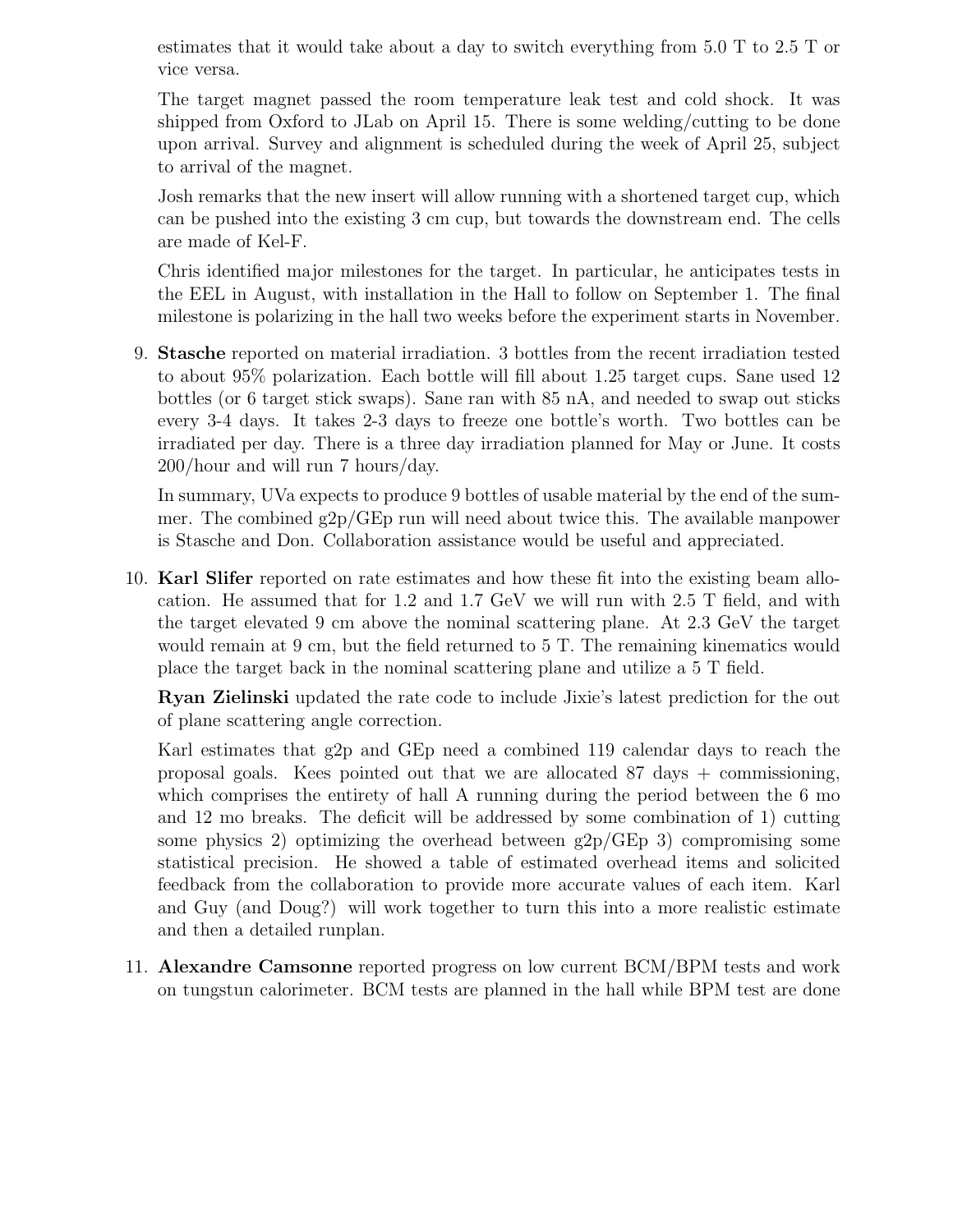in the north linac. BPM shows good results upto 500nA and shows some signal at 50nA. BCM test are currently undergoing and he is looking at the data. Preliminary results looks encouraging. The s/w for running the calorimeter will be ready by Aug. Pengjia Zhu is working on the re-analysis of tungsten calorimeter data from LEDEX expt. He mentioned that we may have to run longer than previous experiment to get 1% accuracy at 50nA at 3.3 GeV - about 16mins

12. **Jixie Zhang** reported on the Geant4 simulation for  $g2p/GEp$ . Jixie reviewed the magnet field properties, and discussed the effect the field has on the scattering plane of low momentum electrons. The code is available for checkout from ttps://jlabsvn.jlab. org/svnroot/alla/groups/g2p/HRSMC. The montecarlo is close to being usable for analysis, but Jixie also has a long list of upgrades planned. He also showed predictions for the expected elastic rates. J.P. pointed out that this implies we will have to run a no septa 1.1 GeV, 12.5 degree optics run, since the rates are otherwise too low at 12.5 degrees.

Jixie reports that Chao Gu is helping to incorporate QFS, EPC and P. Bosted's model into Jixie's simulation. Min Huang is working on SNAKE and MUDIFI to get the HRS transportation package. Peng-Jia Zhu is working on BCM/BPMs, becoming a target expert, and Geant 4 simulations.

- 13. Kalyan Allada reported on the 3rd arm progress. Kalyan has evaluated two possible solutions: 1) electron detector at 45 deg on beam left, 2) proton detection at 74 deg on beam left. Option 1 has very bad rates except for 1.1 GeV where it may be feasible. Kalyan is focusing on option 2. He finds that it could provide a relative measurement for 5% accuracy in one shift or less for all settings. This is very good compared to previous experiments attempts at similar luminosity monitors. He plans to use the SANE forward tracker as a dE plane. The E plane will be from the DVCS proton array counters. The dimensions of the whole package would be about 40 cm by 20 cm, positioned at 74 degrees, 1.5 m from the center of the target ( can has 57 cm radius, so about 1 m from the outer can). Ed points out this may not be possible due to location of stairs, but Kalyan will check with Al about the possible obstructions. Chao Gu is assisting him.
- 14. Min Huang reported on using the SNAKE model for particle passage through the target-Septa-HRS system. She is using the SANE target field map. She verified Jixie's prediction for the large modification to the scattering angle. Min also evaluated the acceptance with the newest configuration and finds greater than 4 msr for all settings. However, Vince and J.P. pointed out that after cuts, the usuable acceptance will probably be about 3.5 msr (Prex value).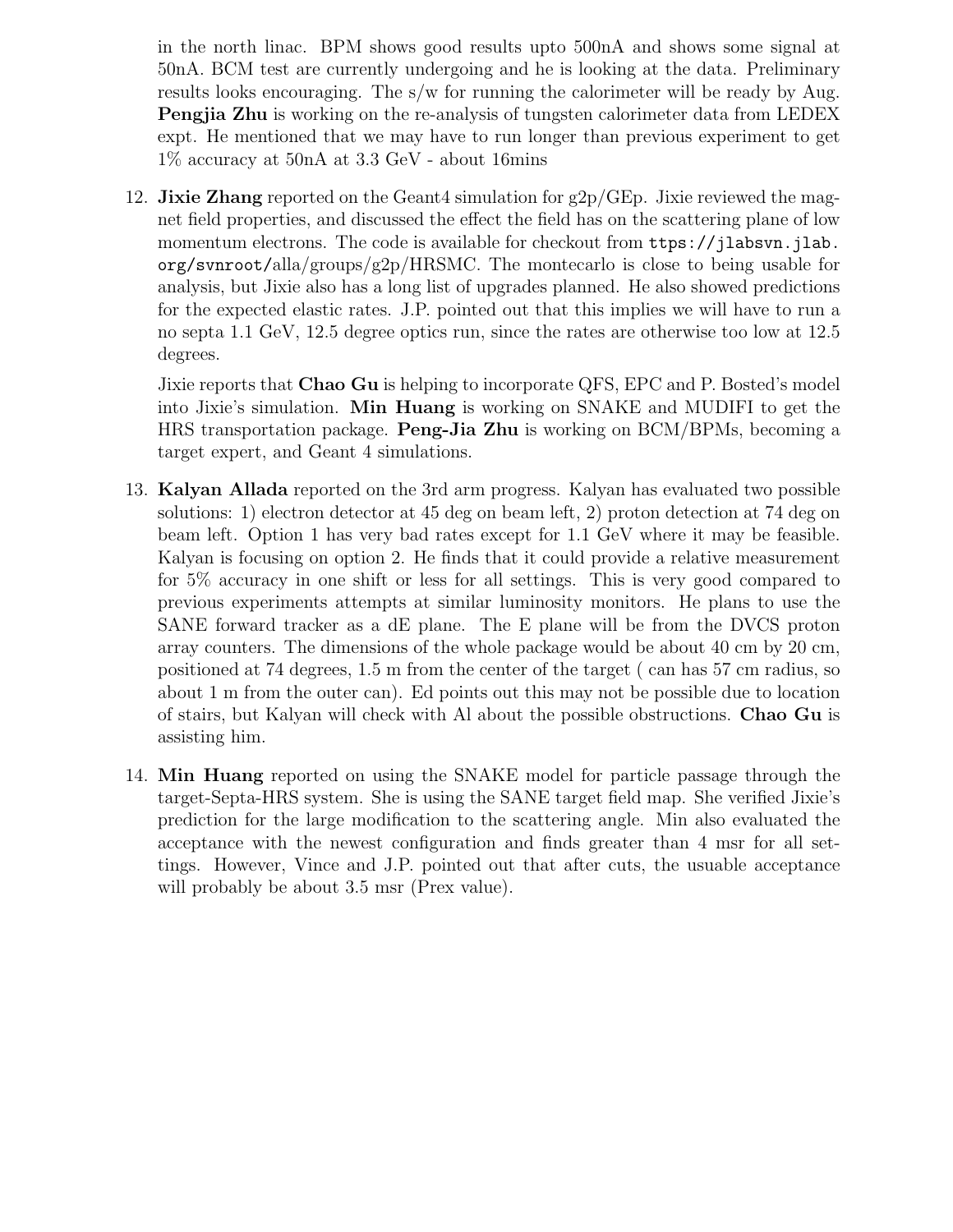We discussed preparation for the readiness review. In particular, the charge to the review committee:

1. Will all equipment be here on time? Ed says yes. Josh has some concern for some target components. Doug is concerned about the cryo u-tube for delivery of 4K supply to hall. We have enough material to start, but UVa will plan on identifying 9 additional bottles of material sometime before November. We need to secure the 70 GHz microwave tube to be used at 2.5 T. Probably from Duke. A new unit would cost about \$70 K. There are 70 GHz transmission lines for microwaves available at UVa. The other items needed are a thermistor mount for power measurement and a harmonic mixer (not cheap). All the NMR components will work at both fields.

The third arm is not critical so will not be reviewed. Tim may need some power supplies, otherwise all beamline components are good.

- 2. Have all jobs been identified/defined adequately? Al is concerned about the LCW (low conductivity water) supply to the hall, since there are 3 new magnets and 2 new power supplies to feed. He is concerned that there may not be room to work on the target platform. We will need to coordinate well with the alignment support group. Ed urges a swift lockdown of experiment parameters. He would like a hard deadline (Sept 1) for considering the target late. Chris has agreed to this milestone.
- 3. Milestones: Chris has established target milestones. Ed has Hall milestones. Tim has established beamline milestones. Each should be aware of the other, but they remain independent.
- 4. Manpower : The collaboration is well represented. Many are already onsite, with many more to arrive this summer. Pengxia has been identified as the collaboration liaison on BCM/BPMs, which addresses a concern of Arne F. Tim will check with Arne to make sure the accelerator has enough manpower.
- 5. Necessary ancillary tests/monitoring : Safety documentation. We will modify the target docs used in SANE. We need to outline all the documents that we will eventually provide.
- 6. Is the scheduled beam time adequate? Karl and Guy (and Doug and JP?) will work to polish the existing runplan, then send out to the collaboration for comment.
- 7. Documentation : Doug points out the BigFamily documentation from a previous review. We will aim to have a short document that outlines the experiments, with full details in the talks. Each expert will provide a paragraph or two which can then be incorporated into a coherent document (Karl?). Here is the rough outline:
	- Physics : Karl, Guy, J.P. will write.
	- Beamline changes : Tim and Butch will write.